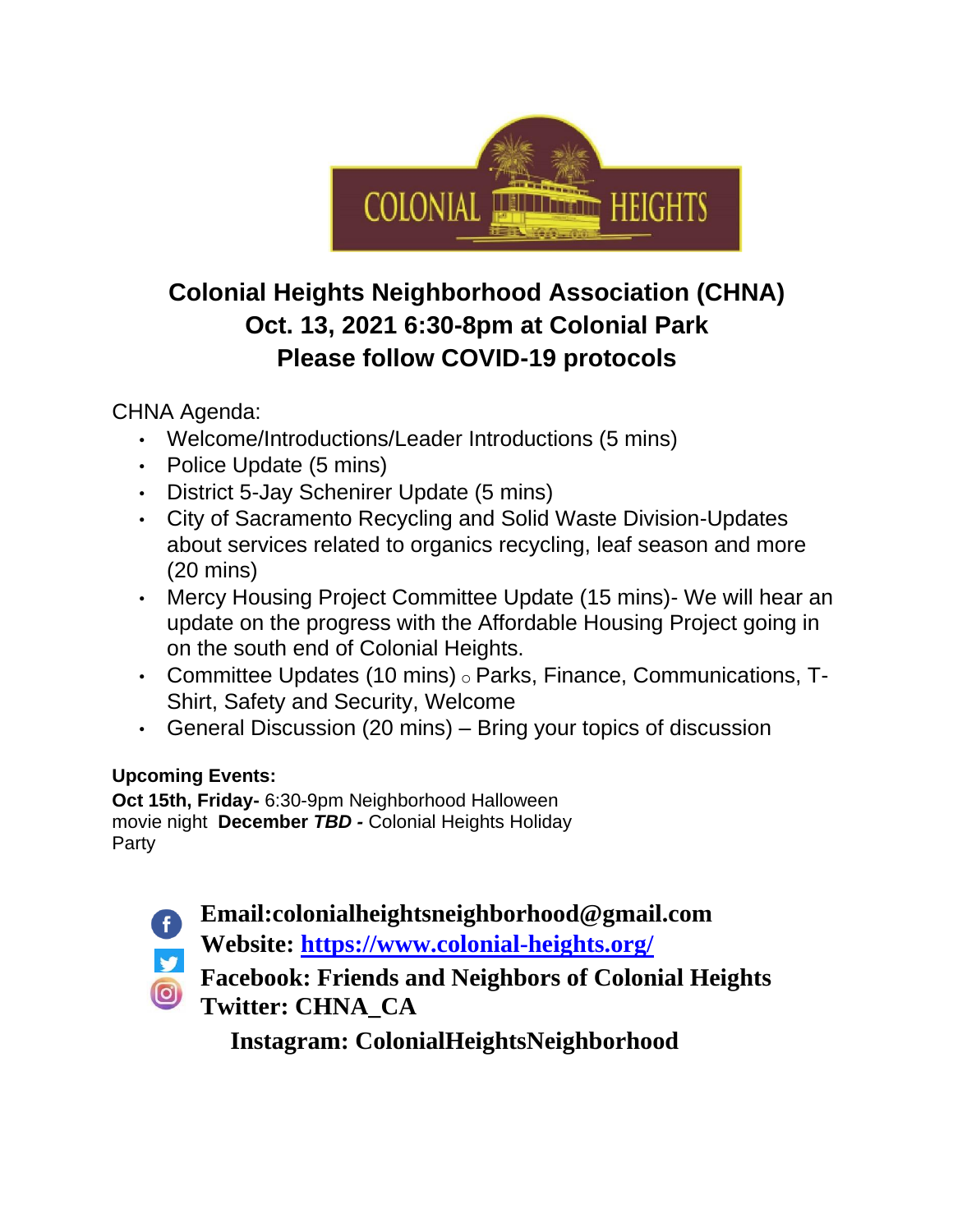# Colonial Heights Neighborhood Association Meeting Minutes

October 13, 2021

#### **Introductions**

#### **Police Update:** Road

range incidences are on the rise. Avoid the crazy and do not engage. Try to get

the license plate but then let it be.

Violent crime is up in Sacramento and the nation. The shot spotter has increased 20% in the last year. The police have also confiscated more firearms this year.

Two motor officers have been assigned to this year and are trying to patrol more in the area. Neighbors have said there has not been a decrease in speed.

Sideshows have also been on the rise. The events seem to be organized online and the police are trying to crack down on the organizers. Please call in if you see a number of cars parked looking suspicious or if you see a sideshow event occurring.

Neighbors also mentioned some break ins. Please make sure your doors and windows are locked and please call 911 if you see anything suspicious.

**Jay Schenirer Update:** New BBQ was installed in the park.

There will be a Stockton Blvd event at the Colonial Heights Library on October 23, 2021 from 10 am – 1 pm. There will be a number of vendors at the event.

**Mercy Housing update:** Earlier this year the city approved the Mercy Housing project, which is a low income housing project of 200 units and roughly 700 residents. The project will be where Jon's Furniture was located. The biggest issue is the traffic it will add to the neighborhood. The main entry will be on  $54<sup>th</sup>$  and  $22<sup>nd</sup>$ , which is an issue. The neighbors met and talked to city about their traffic concerns. The Mercy Housing neighborhood committee contacted the city planning office. The city said they would look into revamping the traffic concern and where the entry to the project would be located.

Recently there is news from Mercy Housing themselves, they sent a letter to the people living on 22<sup>nd</sup> avenue. They have begun demolition to Jon's furniture warehouse and they are looking for funding to make changes to their infrastructure plans. The committee will respond to this letter and mention the traffic concerns again, so the concerns are part of the changes to the plan. They will also invite a Mercy Housing representative to our next neighborhood association meeting. Below are the Mercy Housing Project Committee scope and positions.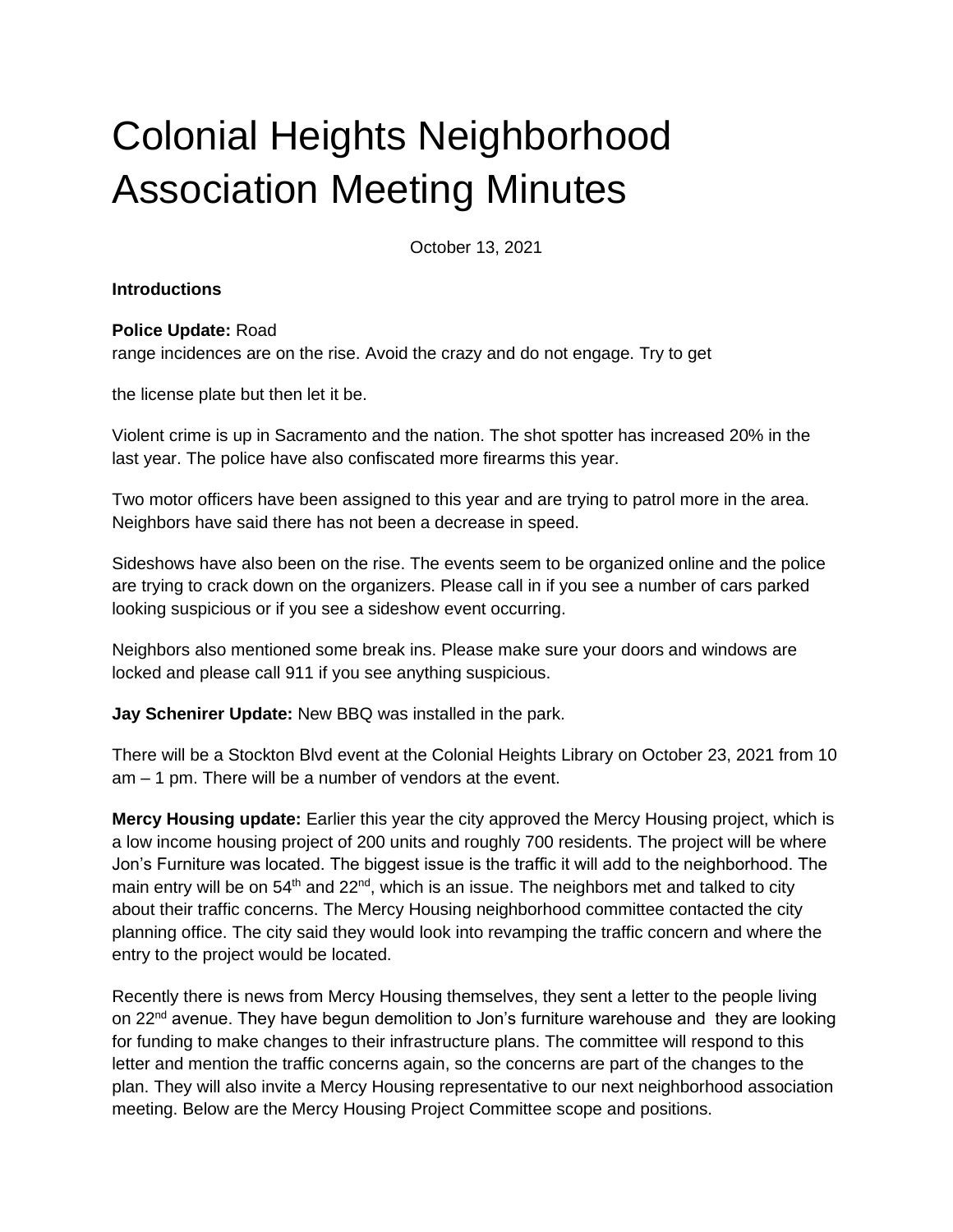**City of Sacramento Recycling and Solid Waste Division:** Next year the city of Sacramento will be recycling all organic waste. Food waste will go in with yard waste and the city will be providing home compost bins. The states goal is to divert 75% of organic waste and food waste from landfill from 2025. This is aimed to reduce greenhouse gases. More information will be given throughout the year with what can and cannot be placed in the yard waste bin. Attached is the link to the information PowerPoint –

[https://docs.google.com/document/d/1hqFiNkjlQWTYztp5UGbga3\\_hyyy5oZw7CY5MbpNsujM/e](https://docs.google.com/document/d/1hqFiNkjlQWTYztp5UGbga3_hyyy5oZw7CY5MbpNsujM/edit?usp=sharing) [dit?usp=sharing](https://docs.google.com/document/d/1hqFiNkjlQWTYztp5UGbga3_hyyy5oZw7CY5MbpNsujM/edit?usp=sharing)

more information about the proposed rate adjustment: [http://www.cityofsacramento.org/Public-](http://www.cityofsacramento.org/Public-Works/RSW/Collection-Services/2022-Rate-Adjustments)[Works/RSW/Collection-Services/2022-Rate-Adjustments](http://www.cityofsacramento.org/Public-Works/RSW/Collection-Services/2022-Rate-Adjustments)

Meetings with the Utilities Rate Advisory Commission Board: [http://sacramento.granicus.com/viewpublisher.php?view\\_id=31](http://sacramento.granicus.com/viewpublisher.php?view_id=31)

9/22 Meeting agenda (includes links to our presentation at this meeting and the meeting reports):

[http://sacramento.granicus.com/GeneratedAgendaViewer.php?view\\_id=31&clip\\_id=5055](http://sacramento.granicus.com/GeneratedAgendaViewer.php?view_id=31&clip_id=5055)

Leaf season starts on Nov 1<sup>st</sup> through January. Please fill your yard waste bin first and then anything extra can be made into a pile on the street.

Rate adjustment. A flyer went out a week or so ago with the proposed new rates and what an average bill would look like. Be on the lockout for more information on when those adjustments will officially take place. The proposed increase would be three smaller \$3.83 for the next three years. In 2022 the rate would increase \$3.83 dollars for city services and another \$3.83 the following three years. This is to support the unfunded state mandate change for organic waste.

**Meeting in November:** A meeting with be held at 6:30 on 11/10/21. It will take place in person in Colonial Park, wear your comfy warm clothes.

**Park Update:** There is a two phase tree planting idea. Phase one is some trees will be planted during this planting season with the existing irrigation system and a second phase of tree planting will be next season with an updated irrigation system. The goal is to get the second phase of the tree planting to happen while Jay Schenirer is still in office. Mark is meeting with other city park officials next week to discuss other park improvements.

**Communications Update:** Greg would like help with the communications committee. Please contact him if you are interested.

**Welcome committee:** If you are interested in joining this committee please contact the Colonial Heights Google email (colonialheightsneighborhood@gmail.com) We need a few new members to welcome new neighbors.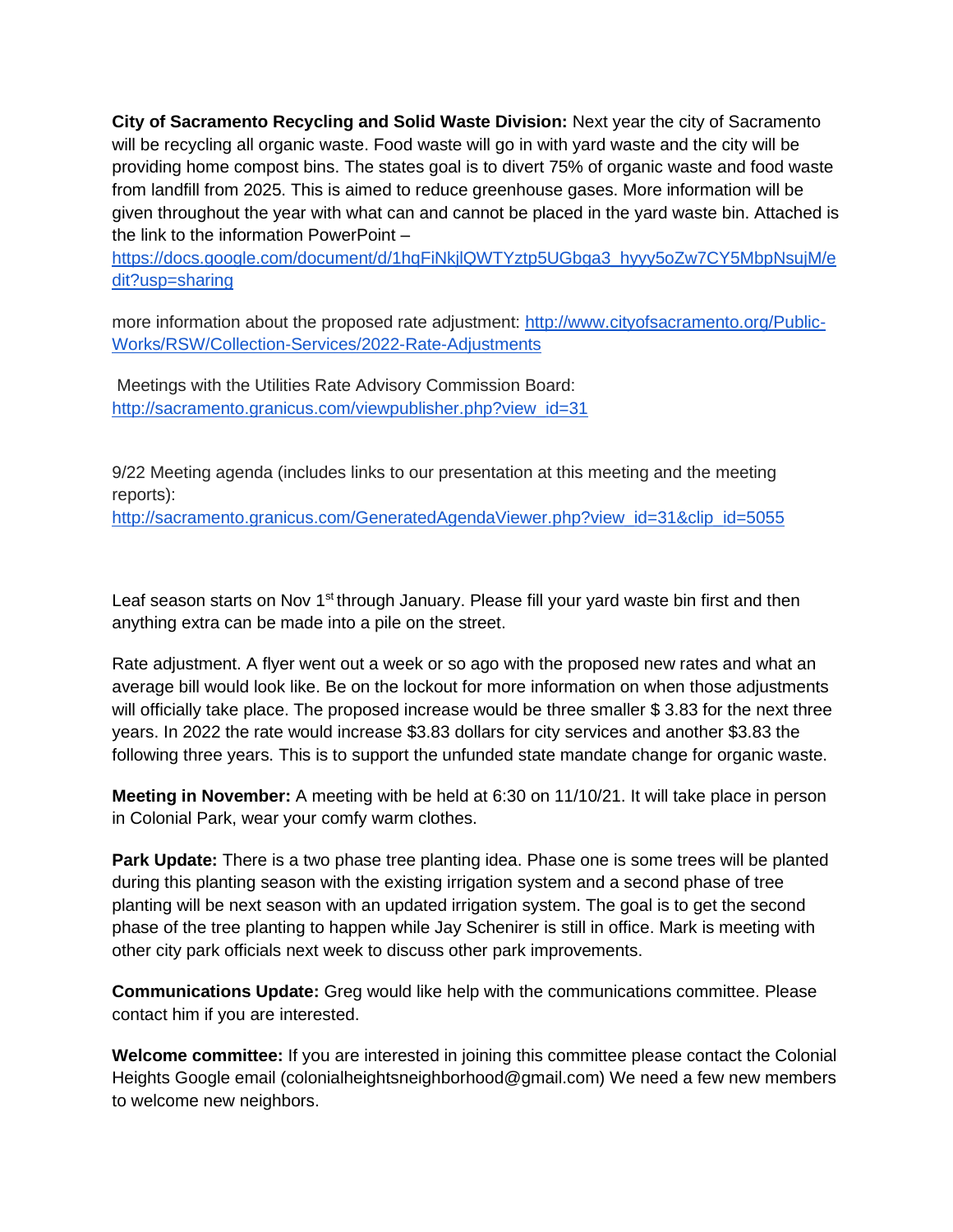**Movie Night:** Friday, October 15th at 6:30 there will be a showing of Hocus Pocus at Colonial Park.

**General Discussion:** Colonial Heights Photography Club would like to take over the neighborhood Instagram account to showcase local talent and our beautiful neighborhood. Next month an official proposal will be presented to the CHNA.